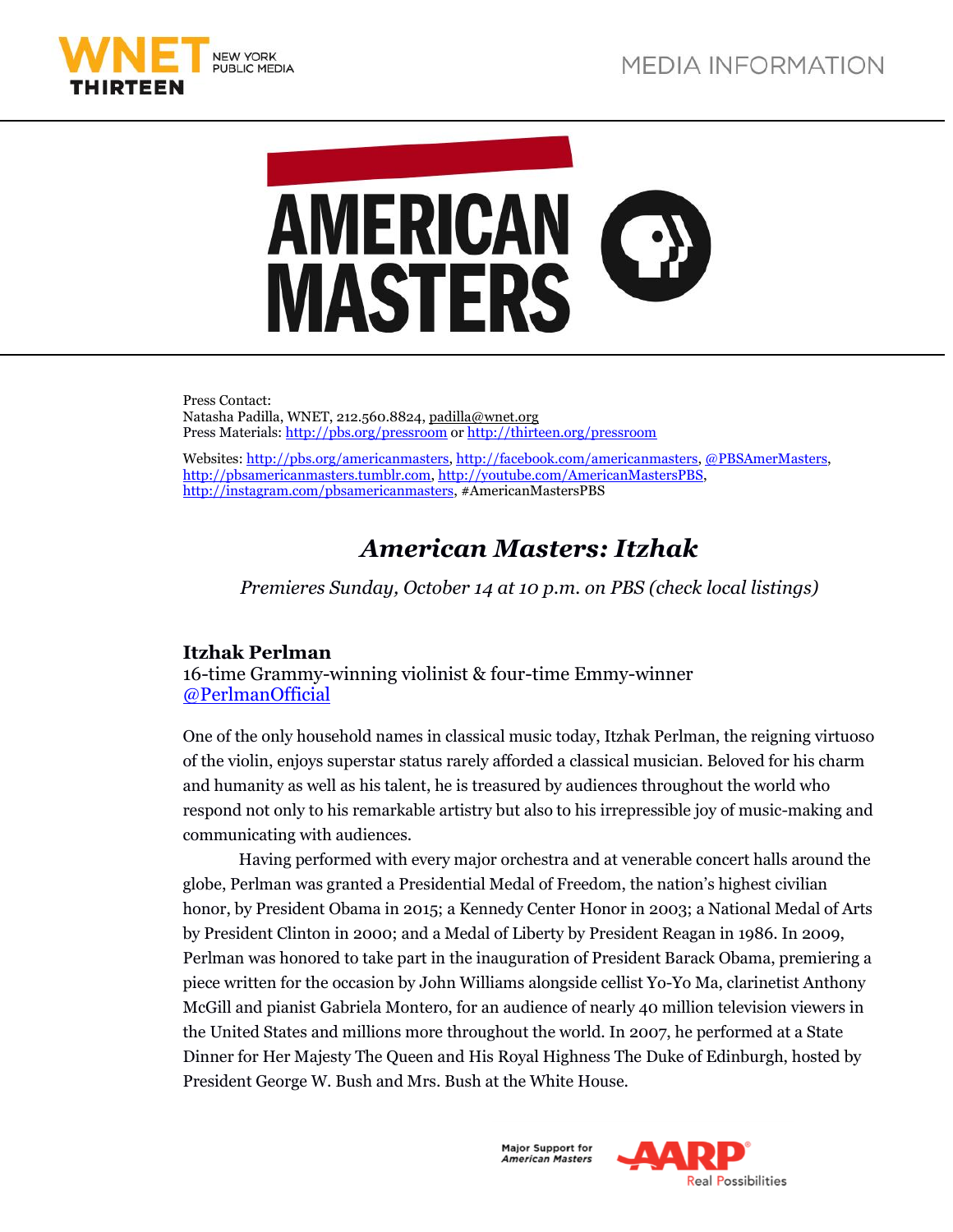A major presence in the performing arts on television, Perlman has received four Emmy Awards, including one for the PBS documentary *Fiddling for the Future*, a film about the Perlman Music Program and his work as a teacher and conductor there. Founded in 1993, the Perlman Music Program offers unparalleled musical training to young string players through intensive summer programs and mentoring.

Perlman has entertained and enlightened millions of television viewers of all ages on popular shows including *The Late Show* with David Letterman, *Sesame Street*, *The Frugal Gourmet*, *The Tonight Show* and multiple Grammy Awards telecasts. During the 78th Annual Academy Awards in 2006, Perlman performed a live medley from the five film scores nominated in the category of Best Original Score for a worldwide audience in the hundreds of millions.

Having garnered 16 Grammy Awards over the years with his best-selling recordings, Perlman was honored in 2008 with a Grammy Lifetime Achievement Award for excellence in the recording arts.

Born in Israel in 1945, Perlman completed his initial training at the Academy of Music in Tel Aviv. He came to New York and soon was propelled into the international arena with an appearance on *The Ed Sullivan Show* in 1958. Following his studies at the Juilliard School, Perlman won the prestigious Leventritt Competition in 1964, which led to a burgeoning worldwide career.

Numerous publications and institutions have paid tribute to Itzhak Perlman for the unique place he occupies in the artistic and humanitarian fabric of our times. Harvard, Yale, Brandeis, Roosevelt, Yeshiva and Hebrew universities are among the institutions which have awarded him honorary degrees. He was awarded an honorary doctorate and a centennial medal on the occasion of Juilliard's 100th commencement ceremony in May 2005.

#### **Alison Chernick**

### **Director** [@ItzhaktheFilm](https://twitter.com/ItzhaktheFilm)

Alison Chernick is a New York-based writer and director. In award-winning documentaries profiling major contemporary artists, Chernick has captured the thoughts and processes of this century's most prolific artists. Creating a bridge between contemporary art and film, Chernick's first feature, *The Jeff Koons Show*, premiered at the five Guggenheims, the Smithsonian and the Walker. She completed her second feature-length documentary on contemporary artist Matthew Barney, entitled *Matthew Barney: No Restraint*, which premiered at the Berlin Film Festival in 2007 and was acquired for theatrical distribution. The Tate Modern commissioned her to do a film on Roy Lichtenstein to accompany his retrospective in 2012. Her short film *The Artist is Absent* on artist/designer Martin Margiela premiered at the Tribeca Film Festival in 2015 and screened at The Museum of Modern Art. Her most recent feature, *Itzhak*, on violinist Itzhak Perlman was the opening night film at the Hamptons International Film Festival in 2017 and